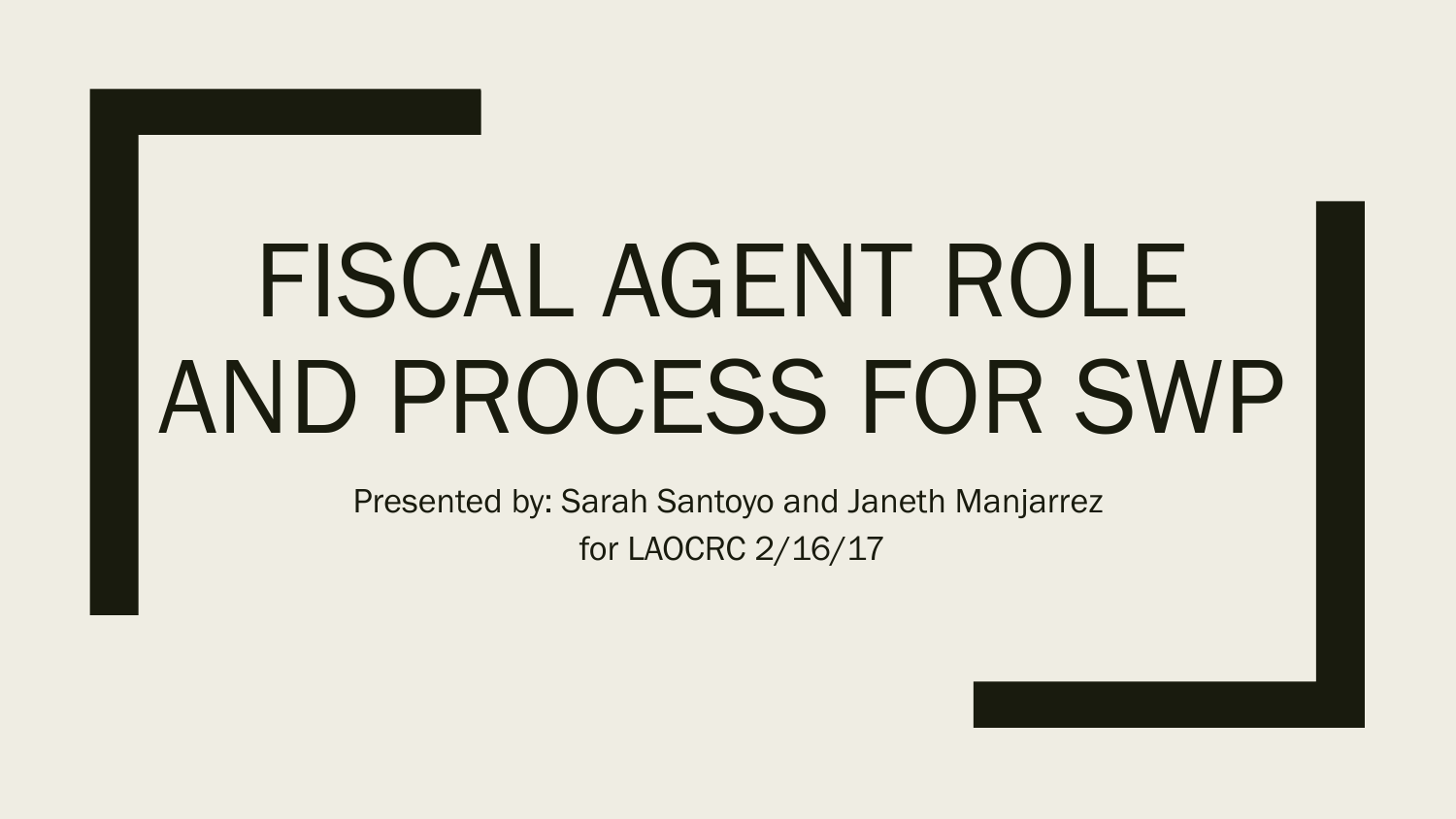#### ■ Roles and Responsibility

#### ■ Regional Share Fiscal Agent

- The fiscal agent has no authority over decisions on the use of funding, rather the fiscal agent role is to dispense, monitor and audit sub-grants once spending decisions have been authorized by the CTE Regional Consortia as stipulated in Strong Workforce legislation. The district designated as the fiscal agent shall perform the following roles and responsibilities:
- • Provide a single-point of contact to act as an embedded member of the CTE Regional Consortium (RC) Team to account for financial operation and control associated with the Regional Share.
- • Review sub-awardee applications for compliance with grant terms and requirements. Work with sub-awardees to resolve issues that arise.
- • Review sub-award application budgets to ensure that expenditures are allowable under the grant terms and conditions, are properly classified, and that the calculations are correct. Work with sub-awardees to resolve any issues that arise.
- • Develop policies, procedures, systems and timelines for disbursement of funds.
- • Determine the documentation required to ensure funds are properly accounted for
- • Develop systems to track each of the contracts/grants and their status that can be shared with the RCs, the CCCCO grant monitors, and sub-awardees.
- • Develop sub-award agreements with each of the sub-awardees that incorporate the contracting requirements of the CCCCO and the Fiscal Agent.
- • Provide information, guidelines and technical assistance to sub-awardees.
- • Manage the flow of funds to sub-awardees by receiving, reviewing and approving claims for funds and ensure that proper documentation has been received to verify that what was requested conforms to what was approved when discrepancies occur.
- • Issue payments and verify that payments have been received.
- • Fulfill reporting requirements by receiving and monitoring quarterly reports and final reports from the sub-awardees.
- • Follow-up on missing or incorrect reports. Work with sub-awardees to resolve issues.
- • Consolidate reports and report up to the RC/CCCCO as required and upon request.
- • Conduct sub-recipient monitoring and audits, in accordance with grant requirements and OMB Uniform Guidelines.
- • Field questions on allowable expenditures in accordance with any CCCCO guidance
- • Review sub-awardees' requests for approval of contracts and sub-agreements, prior to forwarding requests to CCCCO for final approval. Provide guidance and direction to the colleges to ensure compliance and facilitate CCCCO review and approval, as needed.
- • Collaborate with RCs to standardize Strong Workforce related fiscal related and reporting processed, procedures and to develop recommendations and responses to CCCCO.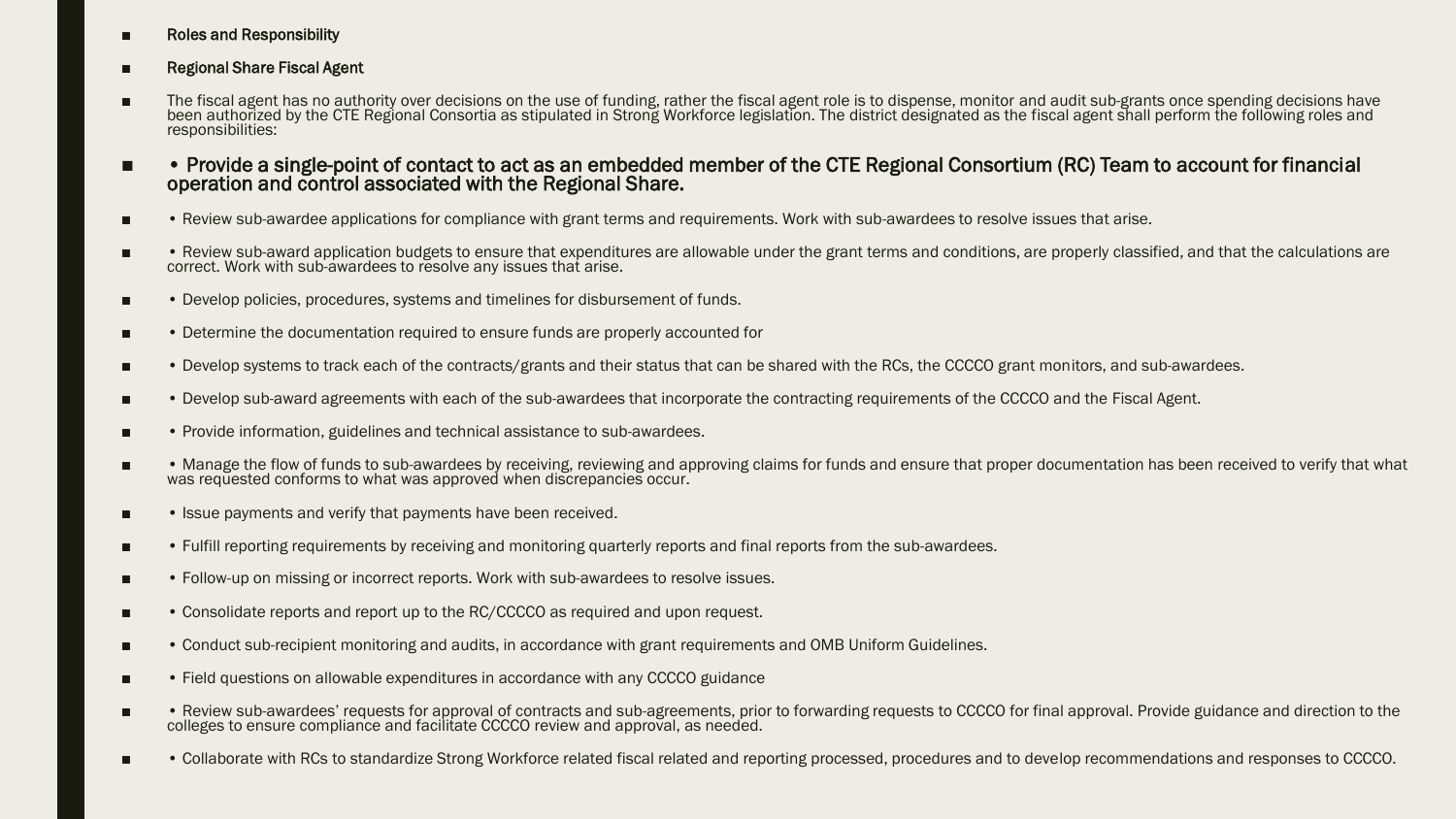#### **SWP Regional Funds Fiscal Agent Timeline**

| Month        | <b>Process</b>                                                                                                              | <b>Notes</b>                                                                                                                                              |
|--------------|-----------------------------------------------------------------------------------------------------------------------------|-----------------------------------------------------------------------------------------------------------------------------------------------------------|
| January      | LA/ OC Regional Plans Due                                                                                                   | January 31 <sup>st</sup> was the deadline- Plans are public<br>and available at the LAOCRC website.                                                       |
| February     | Fiscal Agent technical review for LA/OC Plans                                                                               | Fiscal Agent reviews criteria, sectors, partners,<br>LMI and measurable outcomes to ensure                                                                |
|              | <b>RSCCD Board approves LA Master Agreement</b><br>and OC Master Agreement.                                                 | compliance to work with the funding terms.                                                                                                                |
| March        | Submittal of revised LA/OC Regional Plans, due<br>to modifications identified through technical<br>review.                  | Time for revision if applicable                                                                                                                           |
|              | Los Angeles Master Agreement signed by the Los<br><b>Angeles College Districts.</b>                                         |                                                                                                                                                           |
|              | <b>Orange County Master Agreement signed by</b><br><b>Orange County College Districts</b>                                   |                                                                                                                                                           |
|              | Participation Agreements developed based on<br>the revised LA/OC Regional Plans.                                            |                                                                                                                                                           |
| <b>April</b> | Participation Agreements released to the<br>colleges for authorization signatures.                                          |                                                                                                                                                           |
|              | Colleges can submit invoices for Q1-Q3, as the<br>Chancellor's Office set 7/1/16 as the start date<br>for the use of funds. | Given CTE EF, which ended 12/31/16, and annual<br>VTEA funds, colleges may have not sizeable<br>expenditures to claim for Regional SWP work for<br>Q1-Q3. |
| May          | Approve Participation Agreement in place for all<br>LA and OC Projects.                                                     |                                                                                                                                                           |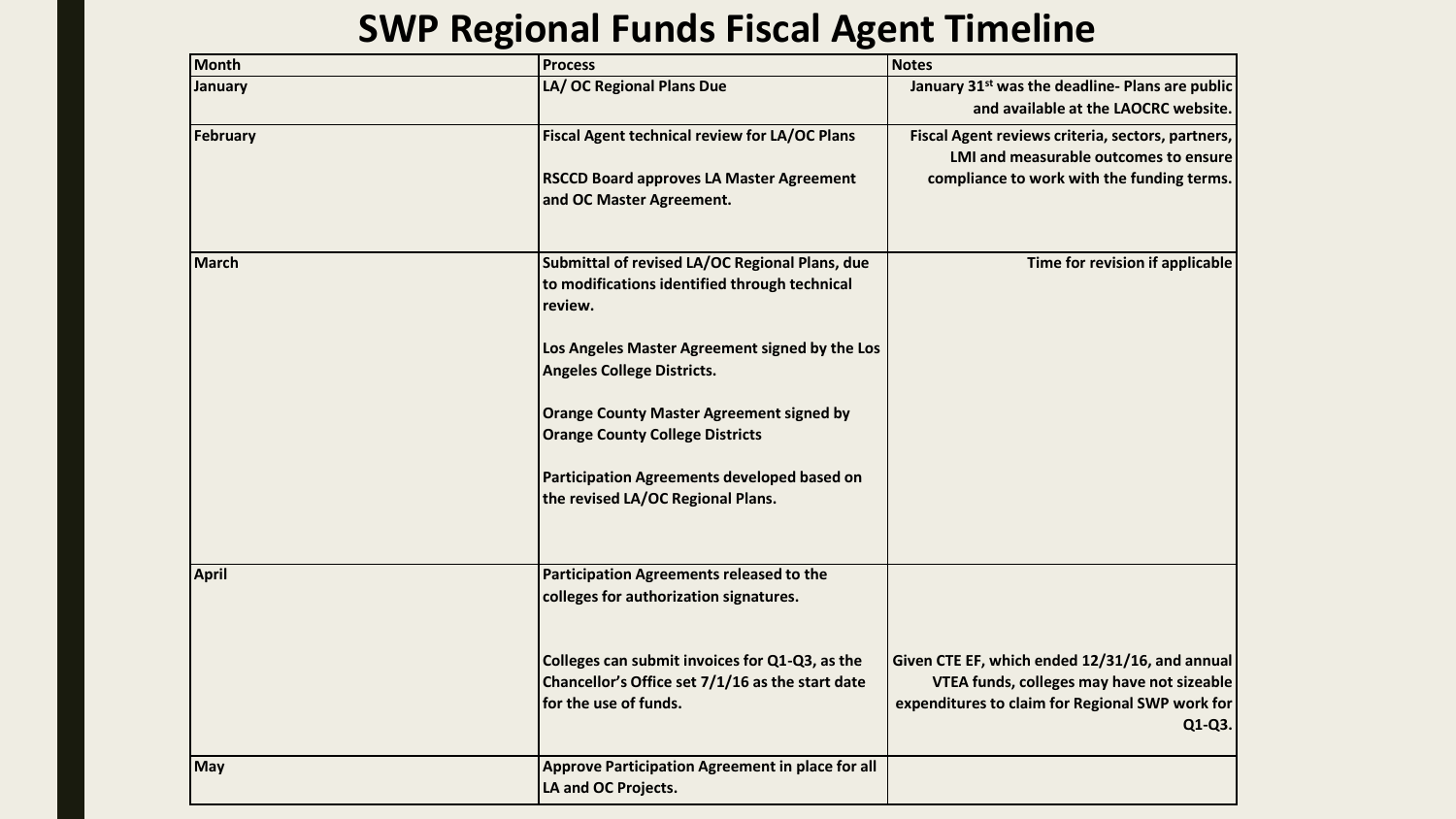## Technical Review Criteria for Year 1.

- Sectors: If the project is aligned with the approved sectors by CO and RC.
- Criteria: If the project has a purpose with an outcome(s) related to the SWP 25 recommendations.
- Funds: How much money is being invested and why.
- Partners: More than one college needs to be involved in the project.
- LMI: Must include LMI data
- Measurable Outcomes: Metrics of performance one based on year 1 due to the rollout and disbursement of funds.
- Roll-out plan for next year (Year 2): An implementation plan for year 2 and to have a end goal to successfully complete by year 3.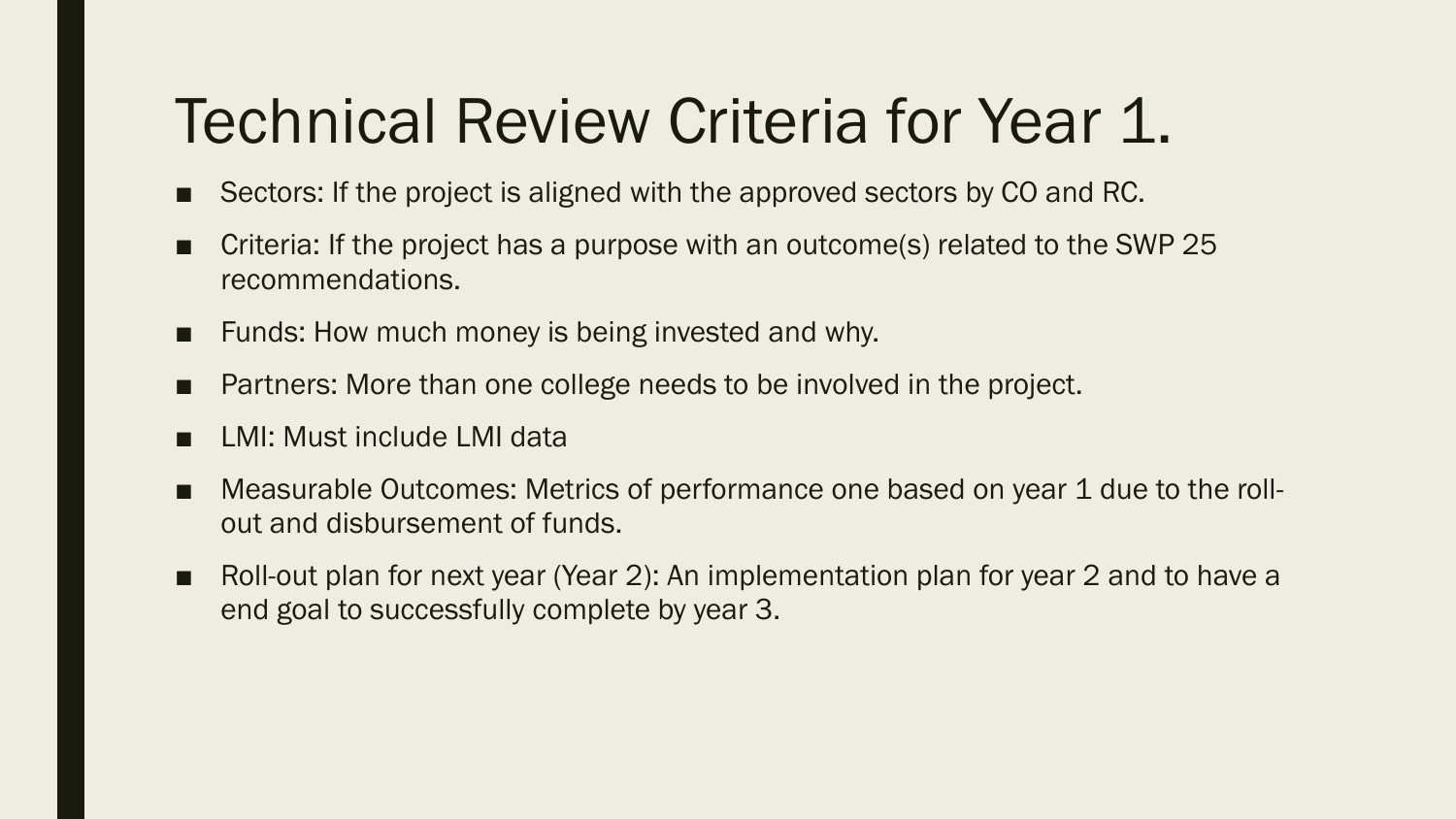#### SWP Regional Project Lead Role

- Not to duplicate the SWP Regional Funds Fiscal Agent's role.
- There is no indirect funds for the Project Leads, but you can write a project director or manager into the budget and have the participated colleges agree to it.
- Project Lead duties: (Open to additional suggestions before March 15, 2017)
	- *Implement a project-based structure for project completion.*
	- *Convene and schedule meetings for project coordination and next steps*
	- *Initiate and assist partner college for project completion*
	- *Gather data/narrative for Fiscal Agent*
	- *Keep track on Project budget*
	- *Support partner colleges*
	- *Keep records of performance outcomes*
	- *Assist Fiscal Agent in ensuring compliance of grant and participation agreement terms*
	- *Communicate with RC Directors and Fiscal Agent about project progress*
	- *Perform other duties to secure project success and completion*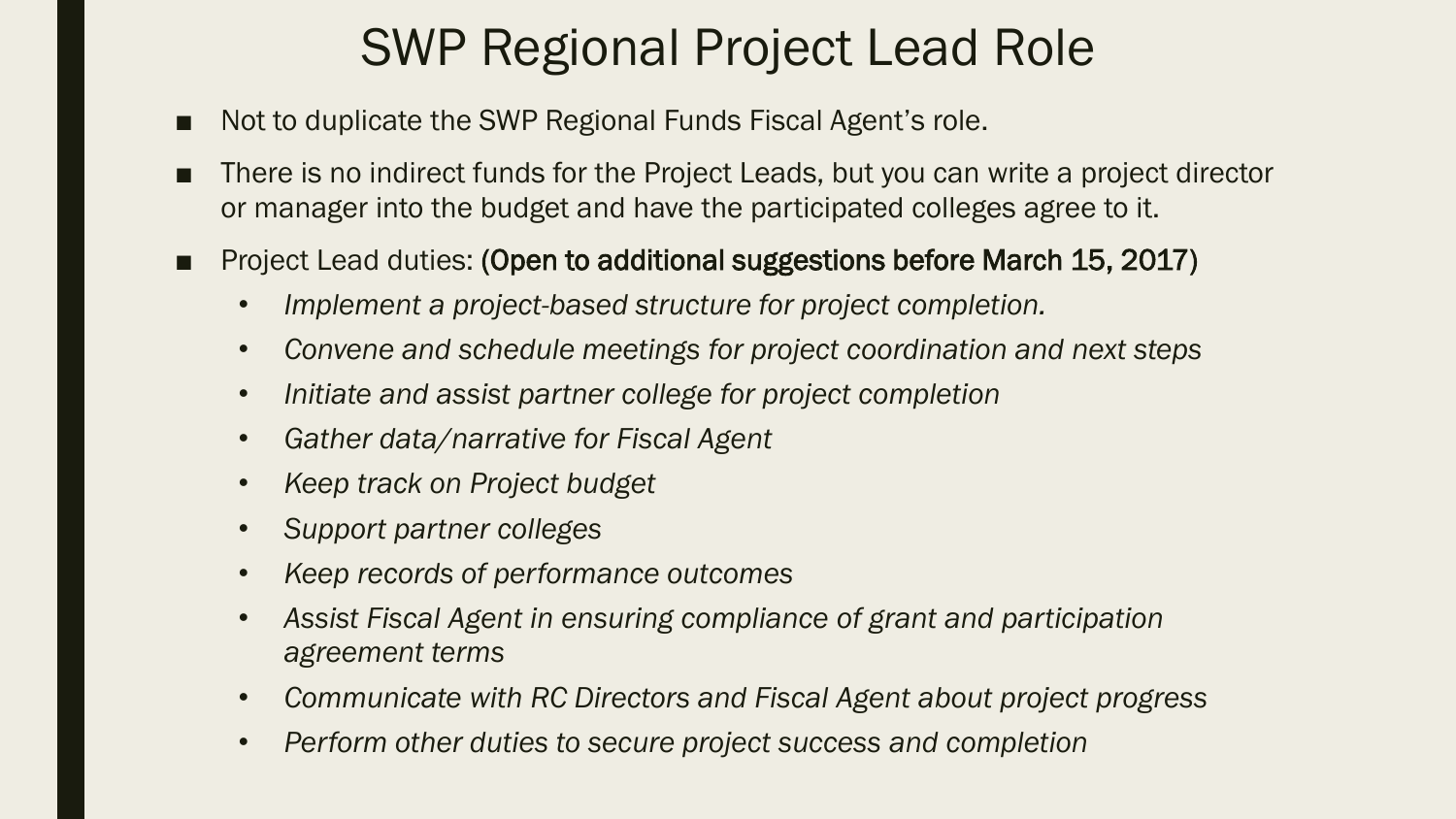### Master Agreement Topic on **Conversation**

■ Q&A between SWP Regional Fund Fiscal Agent and LAOCRC.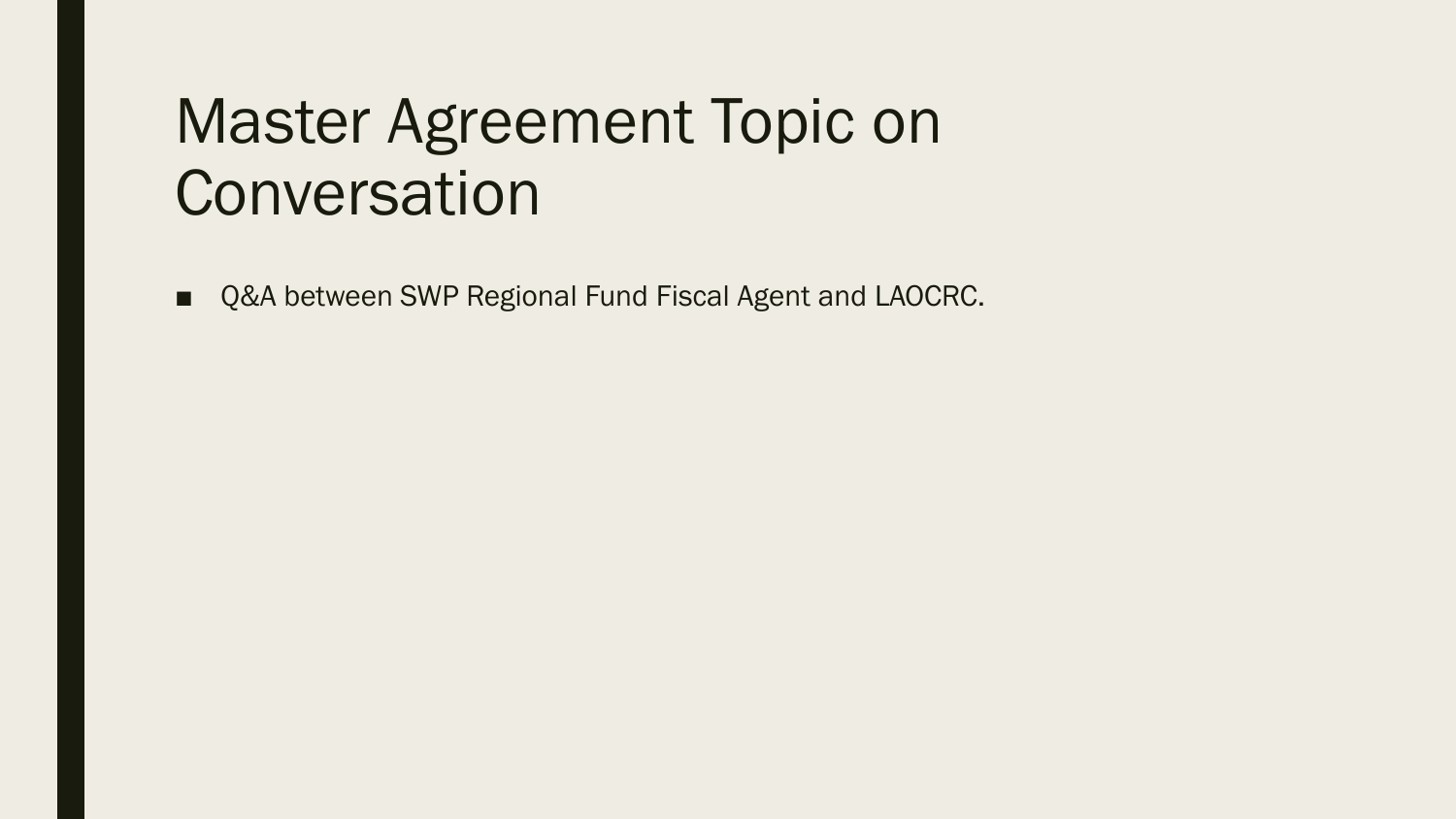## Participation Agreement topic of discussion

■ Q&A between SWP Regional Funds Fiscal Agent and LAOCRC